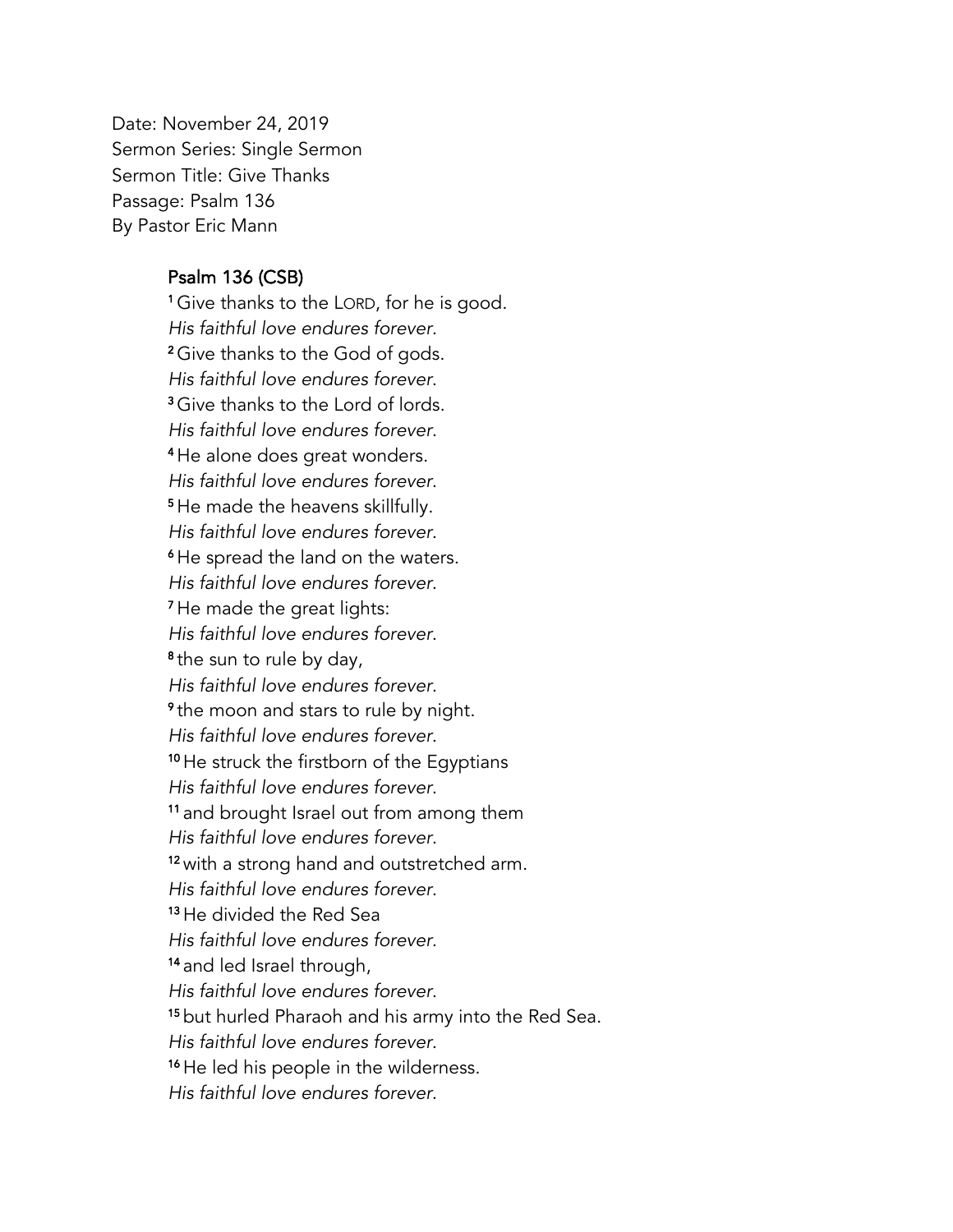17 He struck down great kings *His faithful love endures forever*. <sup>18</sup> and slaughtered famous kings— *His faithful love endures forever*. 19 Sihon king of the Amorites *His faithful love endures forever*. <sup>20</sup> and Og king of Bashan— *His faithful love endures forever*. <sup>21</sup> and gave their land as an inheritance, *His faithful love endures forever*. <sup>22</sup> an inheritance to Israel his servant. *His faithful love endures forever*. <sup>23</sup>He remembered us in our humiliation *His faithful love endures forever*. <sup>24</sup> and rescued us from our foes. *His faithful love endures forever*. <sup>25</sup> He gives food to every creature. *His faithful love endures forever*. <sup>26</sup> Give thanks to the God of heaven! *His faithful love endures forever*.

1 Give thanks to the LORD, for he is good. *His faithful love endures forever*.

## Why should we give thanks to God? Because He is good.

*His faithful love endures forever*.

## Hesed = Faithful love, steadfast love, goodness, kindness, loyalty, faithfulness, loyal love.

## Wonders of God:

1. Wonders of Creation – God is a Creator. His creation reflects his faithful love for His people.

2. Wonders of Deliverance – God is a saving God. He delivers His people from the things that enslave them.